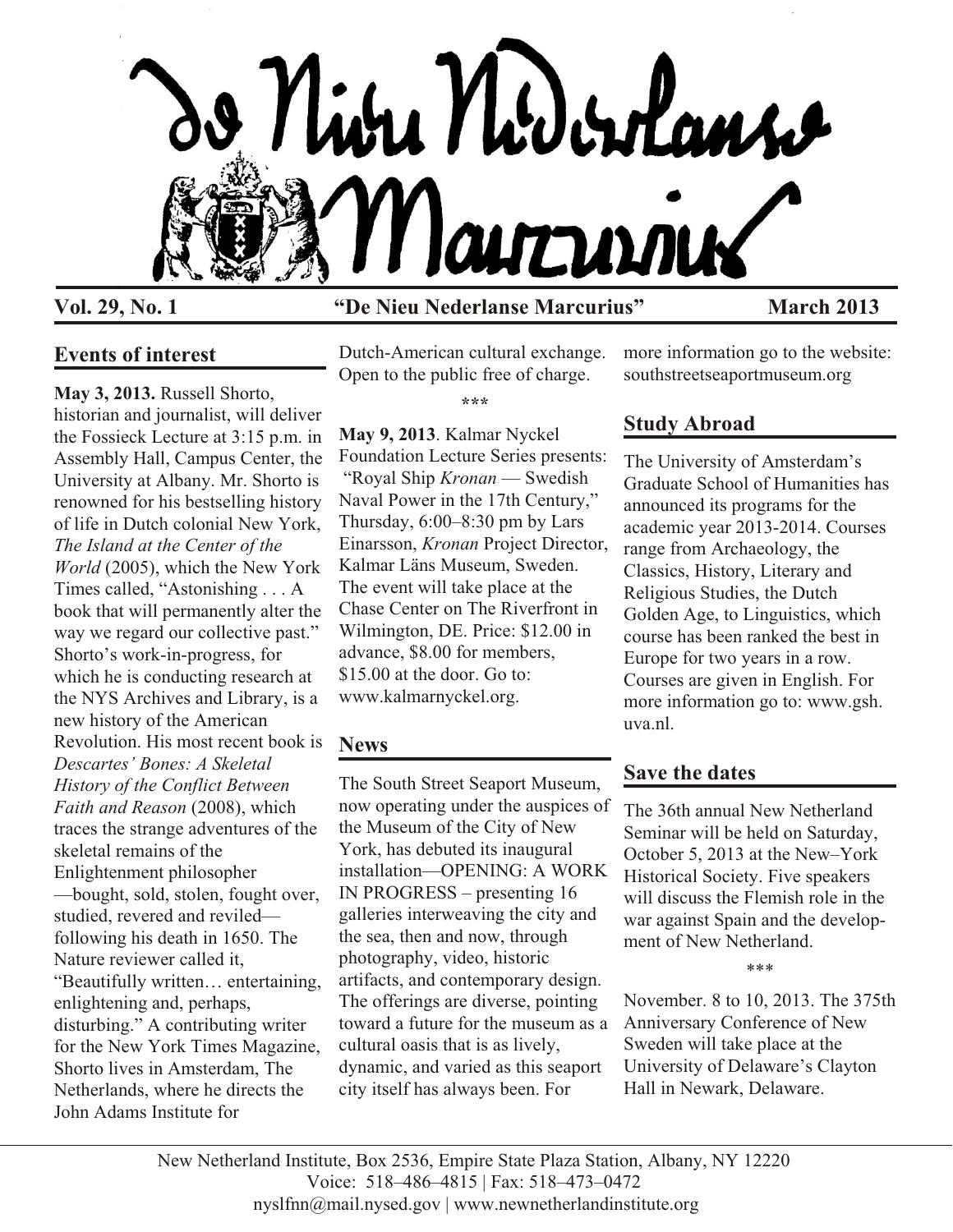## **De Nieu Nederlanse Marcurius 2**

#### **Websites**

The histories of the Dutch and Swedes on the Delaware River are so tightly intertwined that one can't be understood without the other. For the latest on New Sweden go to: **www.colonialswedes.org**.

**\*\*\***

Learn more about the ship that brought Peter Minuit to the Delaware to found New Sweden. Although the colony had a short life (1638–1655) it played a significant role in shaping Dutch interests in this highly strategic area of the Northeast. **www.kalmarnyckel.org**

#### **Publications**

The University of Nebraska Press announces the forthcoming (June 1) publication of *From Homeland to New Land: A History of the Mahican Indians, 1600-1830*, by **William A. Starna**, Professor Emeritus of Anthropology, State University of New York College at Oneonta. From the catalog: "This history of the Mahicans begins with the appearance of Europeans on the Hudson River in 1609 and ends with the removal of these Native peoples to Wisconsin in the 1830s. Marshaling the methods of history, ethnology, and archaeology, William A. Starna describes as comprehensively as the sources allow the Mahicans while in their Hudson and Housatonic Valley homeland; after their consolidation at the praying town of Stockbridge, Massachusetts; and following their move to Oneida country in central New York at the end of the

Revolution and their migration west. The emphasis throughout this book is on describing and placing into historical context Mahican relations with surrounding Native groups: the Munsees of the lower Hudson; eastern Iroquoians; and the St. Lawrence and New England Algonquians. Starna also examines the Mahicans' interactions with Dutch, English, and French interlopers. The first and most transformative of these encounters was with the Dutch and the trade in furs, which ushered in culture change and the loss of Mahican lands. The Dutch presence, along with the new economy, worked to unsettle political alliances in the region that, while leading to new alignments, often engendered rivalries and war. The result is an outstanding examination of the historical record that will become the definitive work on the Mahican people from the colonial period to the Removal Era."

**\*\*\***

#### **Leon van den Broeke**, **Hans Krabbendam**, and **Dirk Mouw**,

eds. *Transatlantic Pieties: Dutch Clergy in Colonial Americ*a. Grand Rapids: Eerdmans, 2012. Transatlantic Pieties explores the ways in which the lives and careers of fourteen Dutch Reformed ministers illuminate important aspects of European and American colonial society of their times. The portraits humanize and contextualize the lives of these men who served not only as religious leaders and cultural mediators in colonial communities, but also as important connective tissue in the

Dutch Atlantic world. Robert P. Swierenga, senior research professor, A.C. Van Raalte Institute, writes: "Finally we have a book with succinct interpretive biographical sketches of the long forgotten Dutch Reformed clerics who shaped the religious culture of colonial New York and New Jersey, each written by an internationally renowned scholar. Every student of the middle colonies will find this book an invaluable resource."

#### **Dutch language courses**

Dutch course in June 2013 at **Columbia University** for Graduate Students (tuition-free)

Applications are invited for a month-long course in modern Dutch, early modern Dutch/paleography, and archives in The Netherlands, each section of which can be taken separately. The course is free-of-charge. Funding has been provided through the Queen Wilhelmina Professorship at Columbia University and by the University of Amsterdam.

The course has three distinct sections, and students may apply to any or all of the three. A single letter of application will suffice for any section(s) of the course, but applicants should be sure to include the appropriate supporting materials for the section(s) of the course to which application is being made. Applications for all sessions are due April 30.

• two weeks of Modern Dutch for Reading Knowledge [(Week I & II  $(5/28 - 6/6)$ ]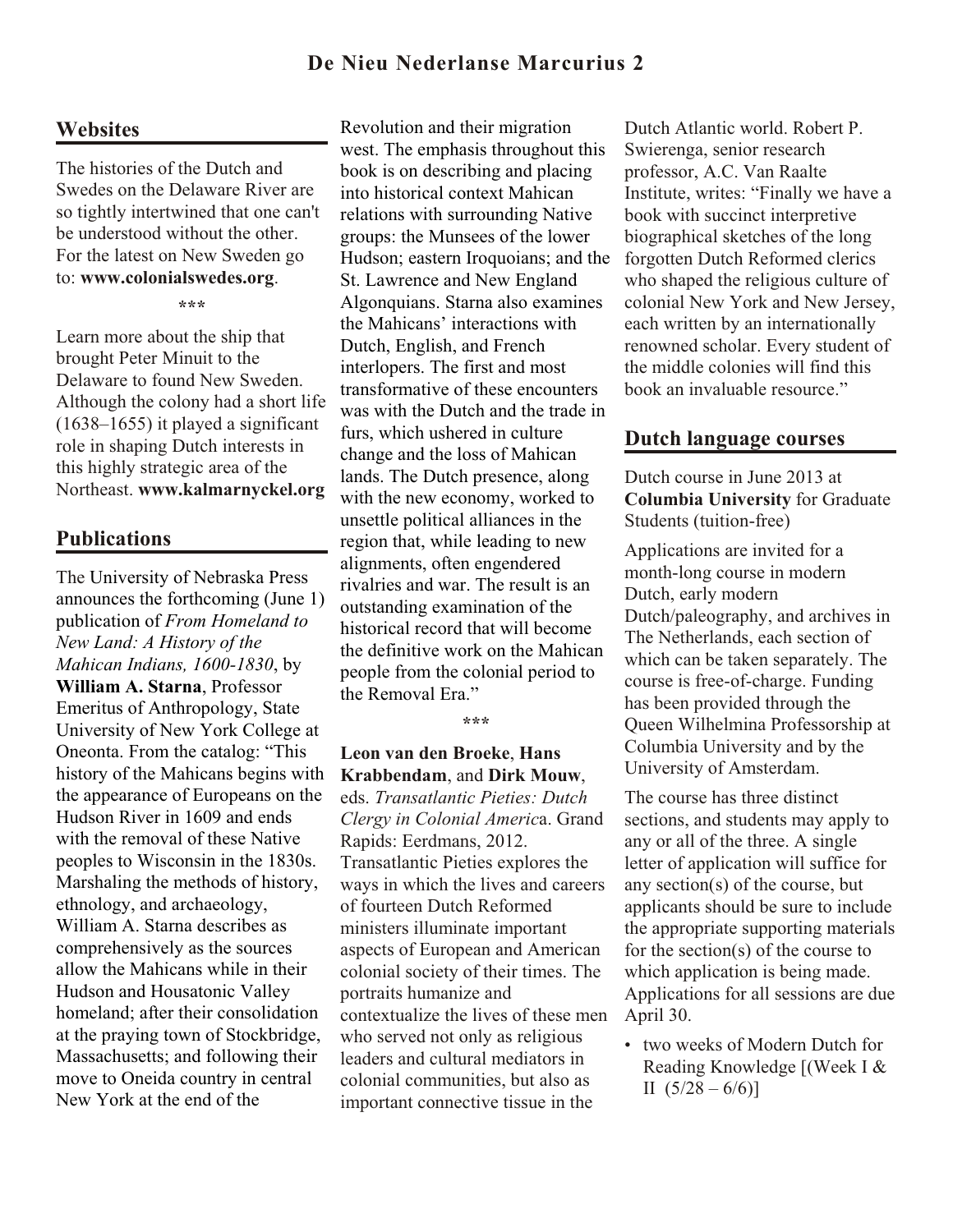- one week of 17th-century Dutch/paleography [(Week III  $(6/10 - 6/13)$
- one week archival workshop in Amsterdam [(Week IV (6/17 – 6/21)]

Applications, along with supporting documents, should be emailed to Wijnie de Groot at: wed23@ columbia.edu. They are due April 30, 2013. Inquiries should also be directed to Ms.de Groot at the same email address.

#### **NNI News**

**New website** exploring America's Dutch heritage:

The New Netherland Institute in collaboration with the New Netherland Research Center has launched a new web site exploring America's Dutch heritage at www.newnetherlandinstitute.org.

In History & Heritage, explore Dutch America through documents, artifacts, people and places. Currently featuring two new exhibits: "Arent van Curler & the Flatts: How History, Archaeology & Art Illuminate a Life on the Hudson" and "Charting New Netherland: 1597–1684."

In Research, discover original documents through which scholars study the New Netherland era and its ongoing legacy. Just published online: A new translation of the memorandum book of Antony de Hooges, business manager of Rensselaerswijck, and an introductory essay by Dirk Mouw.

In Education, find tools for teachers and fun ways for students to

explore on their own. Now introducing lessons plans from the 2012 Summer Institute for teachers held at the New York State Museum—first in the series is "The Fur Trade: Contact and Commerce between Indians and Dutch Settlers."

In the new Shop, explore, celebrate, educate or just have fun with a basket of products related to New Netherland. (The Shop now accepts Mastercard, Visa and American Express.)

Nominations now being accepted for the 2013 Kenney award for contributions to colonial Dutch studies and to undertstanding the Dutch significance in North America. Deadline is April 8th.

Applications are now being accepted for the next NNRC Student Scholar Research Grant. Scholars beyond the undergraduate level and actively working on a thesis, dissertation, or scholarly article are invited to apply. The deadline is May 15.

Beginning this year, the New Netherland Institute will offer an annual \$1000 prize for the best published article relating to the Dutch colonial experience in the Atlantic world, with a special sensitivity to New Netherland or its legacy. A committee of scholars will consider entries in the fields of history, archaeology, literature, language, geography, biography, and the arts. Entries must be based upon original research. Articles must be written in English and be published for the first time from 2010 to the present. Chapters from

a monograph, works of fiction, and encyclopedia entries will not be considered. Both academic and independent scholars are invited to participate.

Further information on these awards can be found on our website www.newnetherlandinstitute.org under "News and Events."

*New Netherland in a Nutshell:A Concise History of the Dutch Colony in North America*, by Firth Haring Fabend, our newest title is available for purchase through our office (518–486–4815 or 518–474–1195) or online at our website, Amazon.com, and will soon be available online from Barnes and Noble. Said one reviewer "Perhaps the most impressive thing about this little tome is the way in which Fabend deftly interweaves a surprising amount of social and material history into the more standard political narrative." With the assistance of the New York State Library and New York's library systems, the New Netherland Institute sent a copy of the book to each public and academic library in New York.

"Decoding the Dutch" an article by Shamanth Rao recently appeared in the electronic magazine called *Narratively*. http://narrative.ly. In it, you'll learn how Charly's passion and perseverance has brought the New Netherland Research Center and the New Netherland Institute to where we are today. For a fuller account of the translation project, the booklet *Dutch Renaissance: The Story of the New Netherland Project* by Peter Douglas is